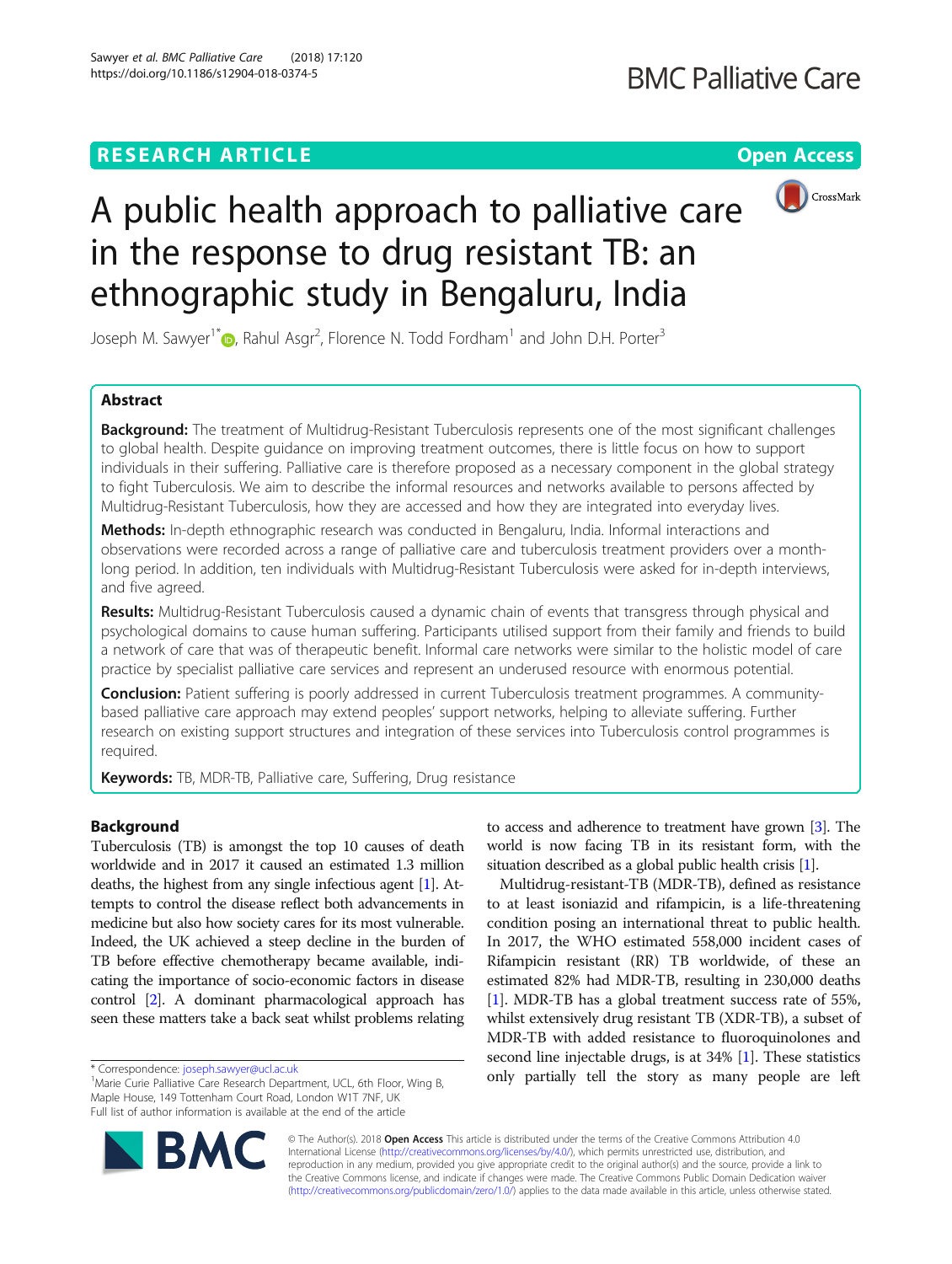undiagnosed, are lost to follow up or do not have their treatment outcomes evaluated.

India has the largest burden of TB related disease however the true effect of M/XDR-TB is difficult to quantify in part due to a lack of specialist drug sensitivity testing. Of the 558,000 MDR-TB cases globally almost half (47%) were in India, China and the Russian federation [\[1](#page-9-0)]. In 2016 there was an estimated incidence of 147,000 cases of RR/MDR-TB in India, with a treatment success rate of 46% for MDR-TB and 29% for XDR-TB [\[4](#page-9-0)]. As such the country is a major focus for TB prevention and control programmes.

As we face the challenge of finding new drugs and improving diagnostics, we must not neglect the care needs of those suffering from potentially terminal disease. This is acknowledged in the WHOs End TB strategy which outlines a vision of zero deaths, disease and suffering due to TB [[5\]](#page-9-0). This bold vision requires innovative approaches that work in conjunction with communities whilst promoting human rights, ethics and equity [\[6](#page-9-0)]. With this in mind, the WHO have advocated for palliative care in the global response to MDR-TB [[7](#page-9-0)–[9](#page-9-0)]. Palliative care provides a holistic network of support with a focus on human suffering that spans physical, psychological, social and spiritual needs [[10\]](#page-9-0). Fundamental to the specialty is the concept of 'total pain' which takes into consideration not just physical distress but also mental, emotional and social pain [\[11\]](#page-9-0).

For a long time, palliative care has been associated with care of the terminally ill towards the end-of-life. However, there is a growing recognition that its services can have profound impact when integrated alongside curative treatments in non-terminal conditions [\[12](#page-9-0)]. Many larger hospice organisations now offer palliative care for serious, non-terminal conditions for the purpose of improving quality of life and aiding the recovery process for both the individual and their family. With the evolution of cancer treatments many malignant diseases are now curable yet the need for palliative care services continues to grow. The focus of care has shifted from purely end-of-life care towards complex symptom management and emotional support in order to support people through the ordeals of chemotherapy and into the survivorship phase where people are often left with untreated chronic symptoms that have a dramatic impact on health. There are direct parallels with this and the treatment of tuberculosis and as such the role of palliative care warrants further evaluation.

Specialist palliative care has been present in India since the 1990s although coverage remains poor [\[13](#page-9-0)]. This is a problem facing palliative care globally; in response, a public health approach has been proposed.

First outlined by Kellehear, the movement is characterised by social efforts designed to build cohesive

community networks that provide person centred holistic care [[14](#page-9-0)] [\[15\]](#page-9-0). These networks are often described as 'compassionate communities' [[16](#page-9-0)–[18](#page-9-0)]. Networks may either be formal, composed of professionally facilitated links within a healthcare setting or informal, compromising an individual's personal social networks and support structures built up over time. Under this model, issues such as those seen in TB; loneliness, stigma and inequitable care access, are community issues best tackled by its constituent members rather than healthcare professionals alone.

This approach has led to a wave of community-motivated interventions. From the mobilisation of resources through naturally-existing or externally-facilitated social networks, to the direct support and training of volunteers, there is now an international movement to promote health at the end-of-life [[19\]](#page-9-0). This work is potentially transferable to MDR-TB and could address issues around treatment adherence, infection control at home, nutritional support and treatment withdrawal.

The concept of 'compassionate communities' in India is relatively new, however developments have occurred In Kerala, where there is a community-led initiative aiming to provide home-based palliative care [\[20](#page-9-0)–[22](#page-10-0)]. How this model is integrated across a culturally diverse nation with the added influence of traditional healing systems has not been explored.

#### Aims and objectives

We explore the context of disease and disease management from the individual's perspective. Using this as a backdrop, we aim to describe the informal resources and networks available to people with MDR-TB, how they are accessed and integrated into everyday lives at a cross-section in time. Framing this in the context of a public health approach to palliative care, we hope to provide evidence for the development of a community-led supportive care programme specific to MDR-TB.

## Methods

## Conceptual framework and literature review

A conceptual framework was created to guide the study and data analysis (see Fig. [1](#page-2-0)). This was based upon the initial literature review, which demonstrated the structural components of a palliative care programme and how these may accommodate the different modalities of suffering experienced. The following search terms were used across Medline and Embase; exp. Tuberculosis, Multidrug-resistant/ or exp. Extensively drug resistant Tuberculosis/ or exp. Tuberculosis/ or exp. Mycobacterium tuberculosis AND Palliative Care OR palliat\* care or palliat\* medicine or hospice or Psychol\* support or spirit\* support or Soc\* support. After eliminating duplicates and reviewing documents available in full text, a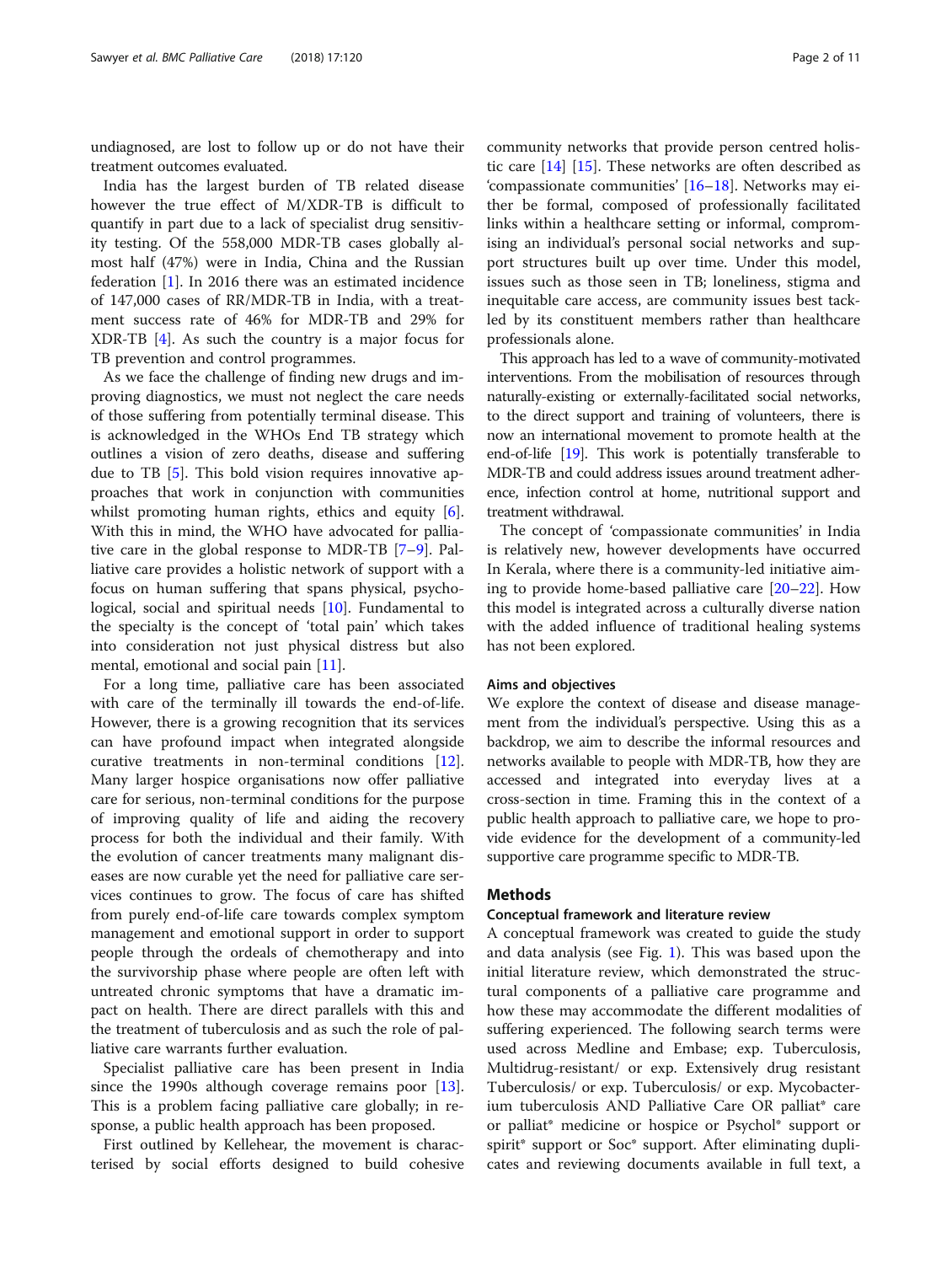<span id="page-2-0"></span>

total of 57 relevant articles were identified. The search was updated in 2018 with the same terms and revealed a total of 61 relevant articles.

## Study setting

The study was conducted in Bengaluru (Bangalore), India where urbanisation has brought an influx of migrants from neighbouring states resulting in rich linguistic and cultural diversity. Healthcare is predominantly provided by a westernised privately funded system. However, Bengaluru is also home to AYUSH (Department of Ayuverda, Yoga and Naturopathy, Unani, Siddha and Homeopathy). These traditional Indian healing systems offer a holistic approach to disease prevention and cure and have a significant but poorly quantified impact on the delivery of healthcare in India [[23](#page-10-0)]. Formal networks of care were provided through institutions of healthcare including those private and state funded. Informal networks of care were more subtle and ranged from family and community support to the care received from religious institutions and the local environment.

## Study design

This study used qualitative ethnographic methods. In-depth interviews and informal observations formed the main data collection methods.

## Interviews

Interviewees were selected by convenience sampling. They were recruited from the respiratory clinic attached to St Johns Medical Centre (SJMC), Bengalaru, India. Telephone contact was made by the lead nurse who was familiar with all participants. A preliminary meeting was arranged to introduce the research team and discuss consent prior to interview (see Table [1](#page-3-0) for research team).

Interviews were conducted in the summer of 2014 with the use of a topic guide created following a literature review. A pilot interview was held on arrival to the study site and the topic guide refined. Interviews were conducted by team members 1 and 2. Interviews were conducted in the participants' preferred language: Kannada, English, Tamil or Hindi. Where the interviews were not conducted in English, translations were verbatim and conducted in real-time. Interviews occurred in clinics or participant's homes and lasted up to an hour. Interviews were audio-recorded and transcribed in English; emerging themes were recorded in a contact summary form on the day of interview. The audio-recording and written translations were subsequently reviewed by the original translator and discrepancies corrected. Reflexivity is key when conducting ethnographic methods, and thus the social background and personal assumptions of the translator were considered when reviewing transcripts.

Ten participants were approached to take part. One withdrew after interview, four declined to take part and one participant did not have capacity to consent. The remaining participants are summarised in Table [2.](#page-3-0) The interview with participant four was done in conjunction with his wife (participant 5). A significant theme that hindered recruitment centred on the process of consent and the various cultural forces that impact on this process.

The principle of autonomy, as understood by the Western bioethics, forms the cornerstone to informed consent. In the Indian context, paternalism and patriarchy may influence decision making. Whilst this is perhaps more common in the rural setting, Bengaluru has a diverse population representing great breadth in cultural norms and this issue was frequently encountered. In addition, many participants who were suffering with advanced and disabling disease were too fatigued and fearful to take part. One participant in particular, who was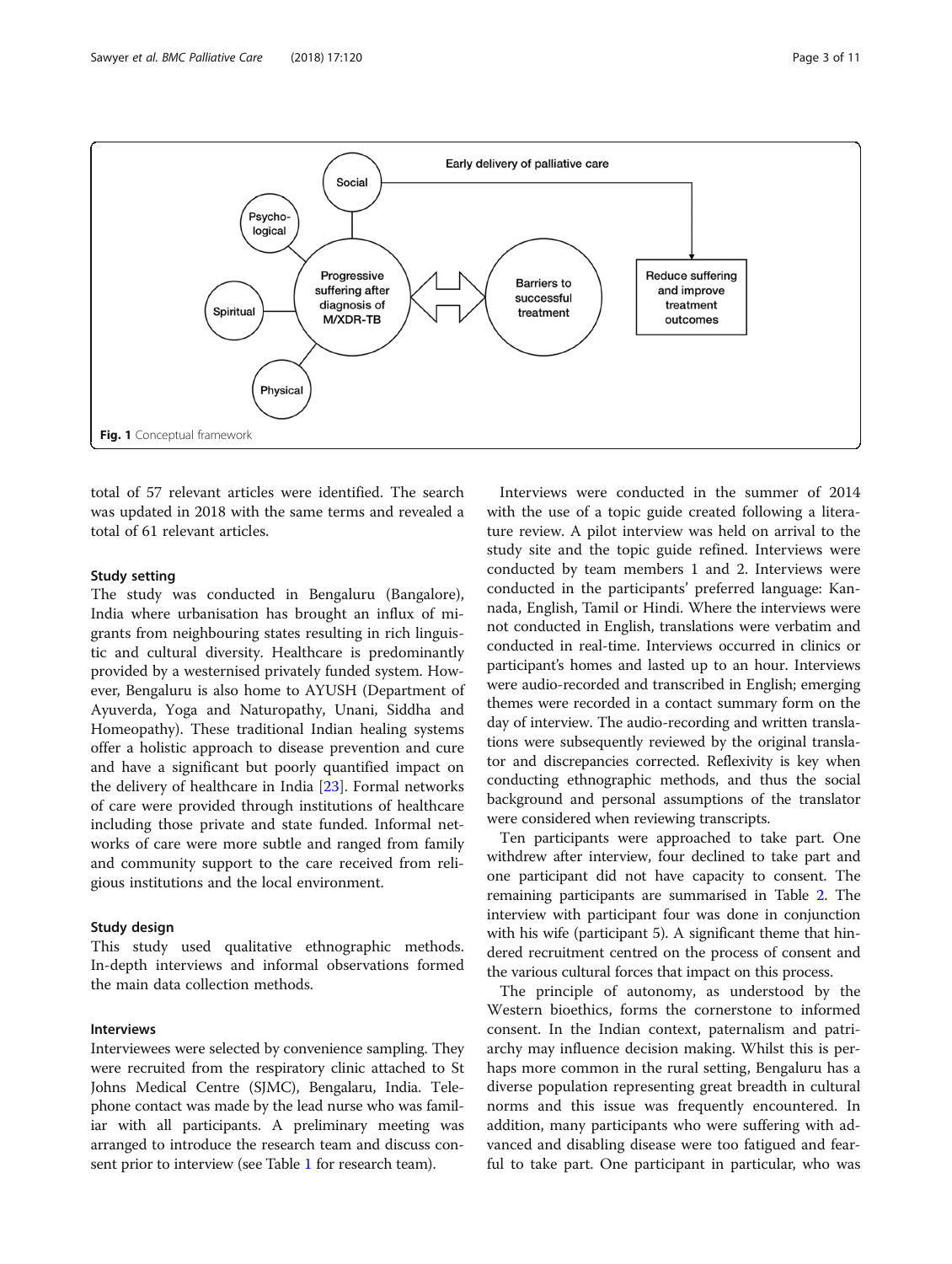<span id="page-3-0"></span>Table 1 Research team members and their background

| Team<br>member              | Role                                                                                                                                                                                                                                                                                                                                 | Background/qualifications                                                                                                                                                                      |  |
|-----------------------------|--------------------------------------------------------------------------------------------------------------------------------------------------------------------------------------------------------------------------------------------------------------------------------------------------------------------------------------|------------------------------------------------------------------------------------------------------------------------------------------------------------------------------------------------|--|
| Researcher                  | Lead researcher and instigator of conceptual design. Author of<br>field notes and observational study. Present during interview and<br>recruitment process, contributed probing questions via interpreter.<br>Lead for data analysis and coding. Introduced to participants as the<br>lead for research alongside information sheet. | Native to UK and foreign to the studied environment. UK based<br>general medical training and fully qualified clinician at the time of<br>study. Basic training in social science methodology. |  |
| Researcher<br>$\mathcal{L}$ | Translator for interview and recruitment process. Helped conduct<br>interviews using topic guide. Provided valuable reflections and<br>insights that contributed to data analysis.                                                                                                                                                   | Native to India. Fluent in all local dialects, Indian based medical<br>training and fully qualified clinician. Basic social science training<br>and public health training.                    |  |
| Researcher<br>3             | Supervisory role, contributed to theoretical development of the<br>study and data analysis through discussion of data and evaluation<br>of themes.                                                                                                                                                                                   | Native to UK. Medical training in the UK, public health training in<br>the USA and UK. Extensive experience in public ethics of TB<br>treatment. Knowledge and experience of AYUSH.            |  |

from a low socio-economic background, became concerned that involvement in the study would impact negatively on his family, disrupt his treatment options and the relationship with his treating medical team.

"I have met with  $X$  twice to discuss the study, each time there appear to be new concerns. Today  $X$  was fearful of having his treatment withdrawn as a consequence of speaking to me…not even the local DOTS (Directly Observed Treatment, Short-course) provider  $[whom\ X\ was\ friendly\ with] \ could\ pacify\ X's\ con$ cerns…." Excerpt from field diary: 5th July 2014.

Ethical issues surrounding the consent process were discussed with the wider supervisory team who provided valuable insights into issues around cross-cultural social dynamics as well as research and trust ethics. These discussions contributed to the analytic phase.

## Informal observations

Informal observations were conducted across the sites mentioned in Table [3.](#page-4-0) Healthcare professionals were shadowed in their work and informal conversations were held when opportunity arose. Data was collected in the form of field notes. Informal observation facilitates a deep review of the social world in which the study is situated. However, this method also raises issues of subjectivity and researcher bias. This is pertinent as the study was conducted in Bengaluru, where language barriers and cultural considerations positioned the researcher in a new social context. Therefore, it is important to reflect on the research process, the challenges of reflexivity and the influence of researcher perceptions.

Haraway states that self-reflexivity is defined by an "introspective stance" towards one's own conception of information, provoking an awareness of a researcher's positionality [\[24\]](#page-10-0). With respect to this study the lead researcher was foreign to the studied environment. The work also required a transition from a western biomedical approach towards more holistic constructs. In order to achieve this, a period of two weeks was spent meeting members of SOCHARA (Society for Community Health Awareness Research and Action) and learning about traditional Indian healing practices. SOCHARA is an innovative community of professionals and activists who facilitate community health and well-being using an

Table 2 Patient demographics and Interview Code: MP = Male Participant, FP = Female Participant, FPFM Female participant, Family member

| Characteristics           | Participant 1       | Participant 2     | Participant 3     | Participant 4      | Participant 5     |
|---------------------------|---------------------|-------------------|-------------------|--------------------|-------------------|
| Age (years)               | $50 - 60$           | $20 - 30$         | $20 - 30$         | $40 - 50$          | $40 - 50$         |
| Sex                       | Male                | Female            | Female            | Male               | Female            |
| Treatment stage           | Completed           | Completed         | Continuous phase  | Continuous Phase   | N/A               |
| Previously treated for TB | Yes                 | Yes               | Yes               | Yes                | N/A               |
| Socio-economic status     | Low                 | Middle            | Middle            | Upper              | Upper             |
| Living arrangement        | Joint family        | Nuclear family    | Nuclear family    | Nuclear family     | Nuclear family    |
| Marital status            | Married             | Single            | Single            | Married            | Married           |
| Language spoken           | Kanada              | English/Kanada    | Tamil             | Hindi/English      | Hindi/English     |
| Occupation                | Labourer            | Student           | Student           | Office worker (IT) | Housewife         |
| Religion                  | Hindu               | Christian         | Atheist           | Christian          | Christian         |
| <b>Educational status</b> | No formal education | Formally educated | Formally educated | Formally educated  | Formally educated |
| Interview code            | MP1                 | FP <sub>2</sub>   | FP3               | MP4                | FPFM5             |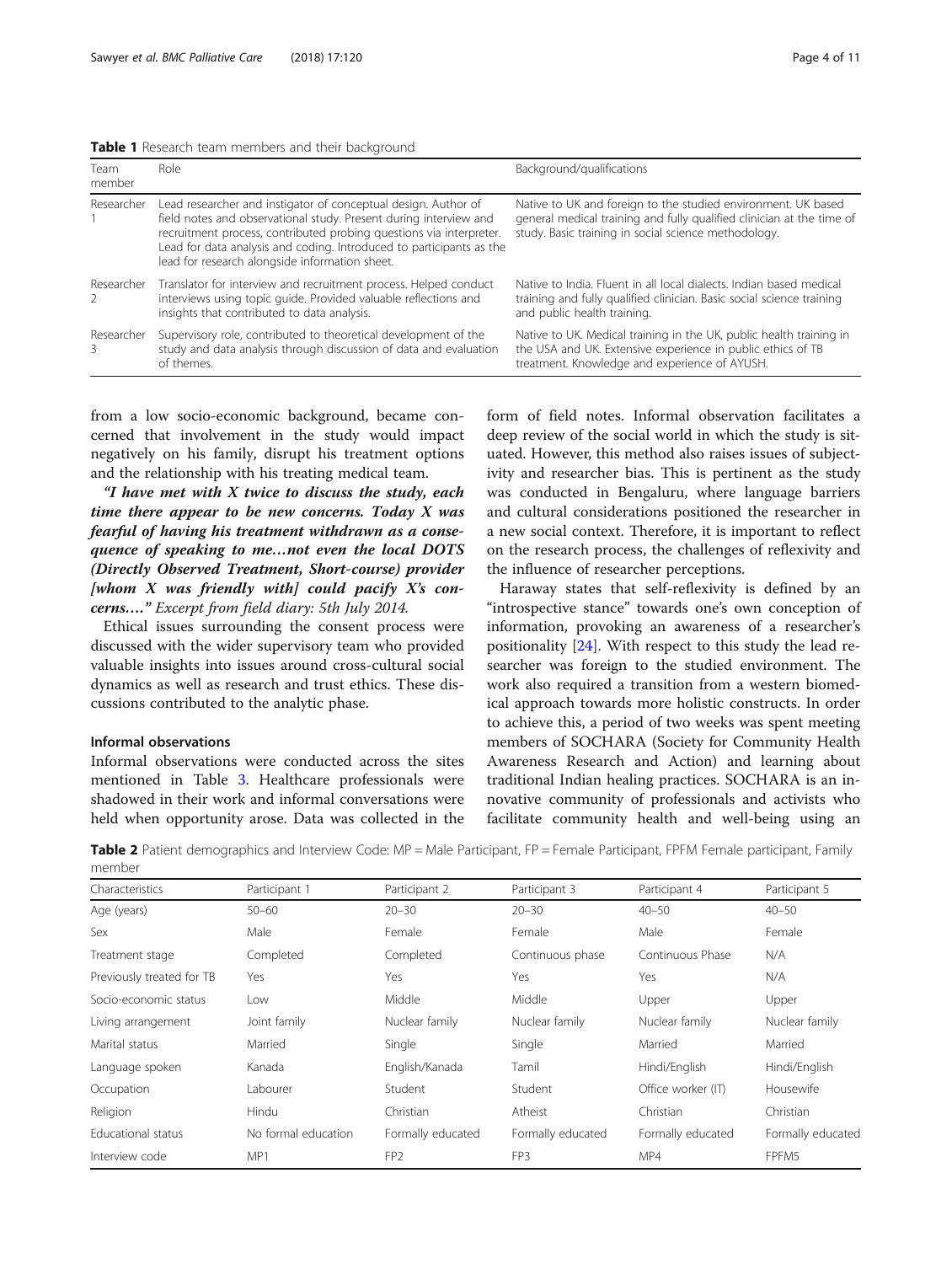#### <span id="page-4-0"></span>Table 3 Description of study sites

| Site                        | Description                                                                                                                                                                                                                                                                                                                                                                                                                                                                                                                                                                                                                                                                                                                                                                                                                                                                |  |  |
|-----------------------------|----------------------------------------------------------------------------------------------------------------------------------------------------------------------------------------------------------------------------------------------------------------------------------------------------------------------------------------------------------------------------------------------------------------------------------------------------------------------------------------------------------------------------------------------------------------------------------------------------------------------------------------------------------------------------------------------------------------------------------------------------------------------------------------------------------------------------------------------------------------------------|--|--|
| Site 1                      | A large Catholic funded private hospital practicing western medicine. Discussions were held informally with doctors and<br>observations of MDTs, the ward environment and outpatient services were conducted.                                                                                                                                                                                                                                                                                                                                                                                                                                                                                                                                                                                                                                                              |  |  |
| Site 2                      | An autonomous institute specialising in western medical treatments of respiratory disease. Informal observations were held<br>during a visit designed for recruitment purposes.                                                                                                                                                                                                                                                                                                                                                                                                                                                                                                                                                                                                                                                                                            |  |  |
| Site 3                      | An interdisciplinary resource group of community health professionals utilising multiple pathways to facilitate and promote<br>the goal of Health for All. It focuses on public health system development, action on the social determinants of health and<br>community action for health with a social justice perspective. Constituent members had a range of expertise spanning the<br>social sciences, allopathic medicine, traditional holistic Indian healing systems (AYUSH). Observations were conducted over a<br>month long period and informal conversation held with constituent members on issues ranging from the impact of AYUSH,<br>the relevance of palliative care to TB and the impact of trust ethics on recruitment to the study. This helped enable me as<br>the primary researcher to become more embedded in the culture and traditional practice. |  |  |
| Site 4                      | A traditional hospice based on the UK model. Practice included western medicine, social work and chaplaincy and spiritual<br>support. Informal conversations were held with members of each of these disciplines during a day visit.                                                                                                                                                                                                                                                                                                                                                                                                                                                                                                                                                                                                                                       |  |  |
| Site 5                      | A traditional hospice based on the UK model. Conversations were held with nursing staff and observations conducted during<br>a day visit.                                                                                                                                                                                                                                                                                                                                                                                                                                                                                                                                                                                                                                                                                                                                  |  |  |
| Community health<br>centres | Patients were met and consented for recruitment at various community health centres scattered across the city. The process<br>of consent would often take several meetings during which observations were conducted.                                                                                                                                                                                                                                                                                                                                                                                                                                                                                                                                                                                                                                                       |  |  |
| Churches                    | Local Churches of catholic denomination were visited and observations held. The role of spirituality was discussed informally<br>with the community of brothers.                                                                                                                                                                                                                                                                                                                                                                                                                                                                                                                                                                                                                                                                                                           |  |  |
| Temples                     | Small temples were scattered throughout the city and visited for the purposes of observation only.                                                                                                                                                                                                                                                                                                                                                                                                                                                                                                                                                                                                                                                                                                                                                                         |  |  |
| Community settings          | On several occasions people were visited at home to discuss enrolment in the study. Observations of their living<br>environment and surrounding area were conducted.                                                                                                                                                                                                                                                                                                                                                                                                                                                                                                                                                                                                                                                                                                       |  |  |

equity, rights and health determinants perspective. Spending time here allowed the principal researcher to become aware of themes that arose in forthcoming data collection.

To further counter the effects of positionality, and the potential influence on the construction of knowledge, a field diary was kept to critically and constantly analyse researcher perceptions. This reflexive fieldwork practice prompted a more conscious encounter with the multi-faceted aspects of the study site, whilst still acknowledging the situatedness of the researcher, giving rich insights into the doctor-patient relationship in the context of overarching professional structures of care in Bengaluru.

## Data analysis

To analyse the ethnographic field notes, a traditional approach of immersion in the text through repeated reading was used. Interviews were analysed via a process of coding based on recurring meanings and ideas [[25](#page-10-0)]. NVivo was used to support a preliminary framework analysis to gain familiarity with the data before developing more detailed thematic analysis.

During thematic analysis coding groups were built up in an iterative process across the whole dataset. This allowed integration between the field notes and interview data. Recurring ideas were grouped together into higher-level themes [\[25](#page-10-0)].

## Ethical considerations

The study was approved locally by the St Johns Medical Centre ethics committee of Bengaluru, India (ref 78/ 2014, June 2014) and by the London School of Hygiene & Tropical Medicine Research Ethics Committee (ref 7617, June 2014). Each participant was asked to read an information sheet and given opportunity to ask questions before giving written consent to take part in the study. Where participants could not read, this was read to them in their preferred language. All participants have given written consent for the publication of anonymised results.

## Results

The findings are discussed according to the themes identified. The first section explores the human context in which biomedical disease management occurred. The second section explores the informal networks people established and how they were integrated into everyday life.

## Human context of disease Realms of suffering

The medical management of MDR-TB was found to occur in the context of profound human suffering. This theme emerged through discussion and observation.

"Physically  $X$  looks very weak and  $X$  must be very frightened" Excerpt from field diary: 5th July 2014.

Interview data revealed suffering to occur according to a disturbance in human connection, either with the self, with others or within a spiritual network.

Inevitable thoughts on death created an uneasy relationship with 'the self' as participants began to examine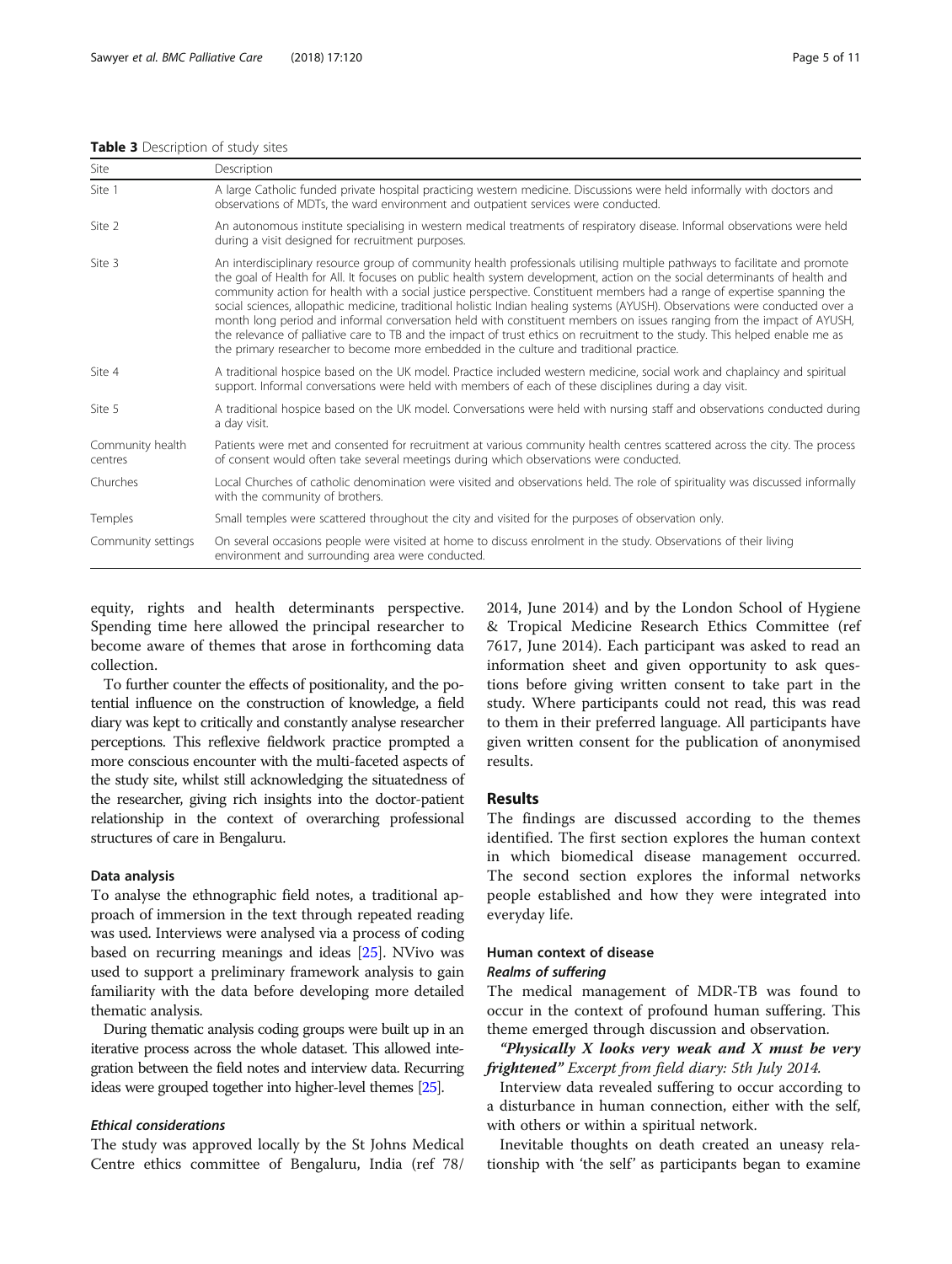their existence in the context of MDR-TB. This ranged from inner turmoil to thoughts of suicide.

"I didn't know what else to do so I thought killing myself was the best thing" MP1.

This led to a breakdown in relationships within the family or wider social network.

"...because he can't share his stress with some other  $[person]$ , he is speaking  $[only]$  with me, maybe fighting with me" FPFM5.

In search of stability people sought solace in religion, whereas others found this to be another source of uncertainty and grief.

"So when I was not able to get up my sister took me to the church in Madivalla, they said a prayer and I was able to stand" MP1.

"He lost a little trust in God…faith was reduced" FPFM5.

This lead to the understanding that spiritual suffering was not restricted to religion, instead representing an unmet human need that encompasses and transcends the traditional bio-psycho-social model. Imbalance within someone's spiritual network was a principal theme within the data and represented a disturbance in the connection people felt with themselves, others around them, and their living environment.

"…my elder sister had two children. I missed to kiss them and hug them, really I missed it. I keep wanting to kiss and hug them but I am worried [about disease transmission], I maintain the distance, I do not kiss her, I do not share food or anything..." FP2.

## Points of suffering

The relationship of human suffering to the context of biomedical treatment models highlighted three themes upon which suffering was noticeably triggered or accentuated; prognostic uncertainty, vulnerability in disease disclosure and the trauma of drug treatment.

Prognostic uncertainty caused spiralling doubt that would permeate through anticipated major life events. All patients had been told their disease was 'definitely' curable however limited information had been given beyond this.

"...no council was done they just made a diagnosis…" FPFM05.

This fed into the aura of uncertainty that would lie on the path ahead, creating anxiety and apprehension.

"I don't know, I believe that it will be curable, I have been told that there is a 100% cure, I have been taking the treatment so I believe that it will be cured, I really don't know, you should ask the doctor or the sister about this..." FP03.

"…it is common for respondents to convey a sense of positivity with respect to their prognosis, however when given the opportunity to ask questions to me

everyone wants to know why it [MDR-TB] has affected them, the likelihood of it coming back and the chance of cure…" Excerpt from field diary: 5th July 2014.

This theme later developed across the whole data set:

"I keep on thinking whether it is curable or not. Then marriage will come and I am worried about it…" FP2.

In disclosing their diagnosis, participants faced a range of reactions that varied according to social context. Themes included disdain, pity, fear and aggression.

"So they scold me because they know that I am having the disease, but what can I do? I just move away if they tell me to go, I cannot do anything about it…" MP1.

Vulnerability was also detected at the doctor-patient interface. In the context of privately-funded healthcare, participants were often subject to long in-patient admissions. This often represented a lack of participant involvement in decision making which came at a physical, psychological and financial cost.

"Actually, no, hospital is not that clever, because they will think maybe it's something else [not TB] and they will ask him to stay [in the hospital]…That made him feel even more stressed..." FPFM5.

Whilst TB chemotherapy was seen as the cure, it was in itself a source of suffering. Side effects range from disturbance in vision to lethargy, nausea and vomiting. In some cases, the cure became as much of a burden as the disease. One interviewee highlighted that as a parent, watching your child endure this suffering could lead to a vacillating appreciation of what may be right or wrong.

"She [participant's mother] kept telling me don't worry. She is also crying, when they put [administer] the injections I will be crying and my mum also is crying" FP2.

## Resources, practices and support networks

Recognition of the importance of holistic care, and the role of the community in providing it, arose through observational data collected during a SOCHARA workshop:

"…I am fascinated to learn of the concept of community health and it strikes me as being incredibly relevant yet almost completely unspoken of in the [UK based] National Health Service. The work done in communities here implies that medical services are not just a model or structure for consumerist use but embody a fluid process that enables/empowers people for collective action and care. Here the community is able to maintain health and provide health within its own means...this is a radically different approach that is well characterised by their 'paradigm shift' i.e. moving away from professional 'control', moving from a medical model to a social model, from patients to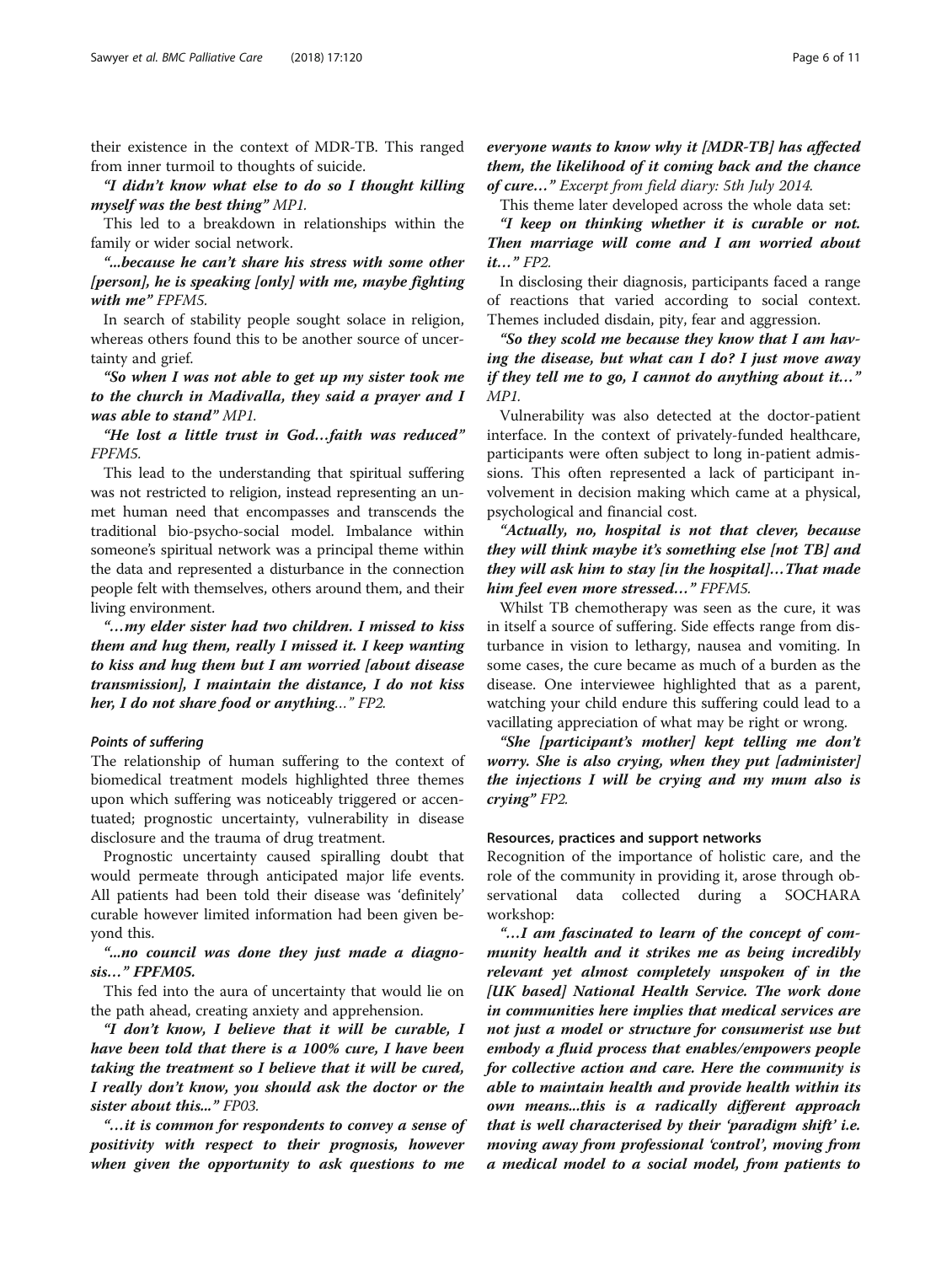## the individual, disease to health, providing to enabling, drugs and technology to knowledge and process..." Excerpt from field diary 16th June 2014.

Interview data developed this theme, highlighting participants reliance on their family and friends to provide supportive care. This ranged from practical help, such as transport and food, to a deeper level of care that embodied themes of compassion and love. This was demonstrated by one participant who could not cope with the sight of her tablets. Her father collected her tablets from hospital and her mother prepared them daily in a specially made box.

"Yeah, she [Participant's mother] only cuts my tablets and gives it to me. I did not see anything...So my mum gave me separate in the box also. That was the main thing; yeah I didn't see a bunch of tablets…" FP2.

The assiduous nature of a mother's care, combined with the sense of normality conveyed by family-led care, was vital to the participant's well-being and ability to continue treatment.

In search of support of this kind, participants would explore human connections - both physical and metaphysical. This was demonstrated by a participant explaining how he survived feelings of self-harm and suicide:

"So going to the church helped reduce that thought of killing myself, I was also admitted for two/three months in the hospital and this reduced that thought also…When I was in the hospital the doctors used to come and take care of me, give me tablets, the food was also free, I used to not think so much about the house and also there used to be five or six other patients in the ward and I used to talk to them and my time would pass so all these thoughts [of suicide] would not come" MP1.

From this, it became apparent that support structures were interdependent. This represented holistic care and, as a concept, was fundamental in addressing a state of equilibrium that we may call 'health'. The holistic care observed was similar in construct and theory to that provided by a specialist palliative care service.

## "Because of all the support I am well now, without the support it would have been difficult" MP1.

In contrast to observed community support networks, medical structures of care promoted fear amongst the community, whilst demonstrating coercion as a means of control.

"…sometimes when I didn't come to the hospital the doctor used to come and give me the tablets, so if the doctor used to come home with the tablets the neighbours used to scold me saying that you have this disease, so from that day onwards I always used to come to the hospital and take the tablets myself." MP1.

Importantly, community-led care occurred naturally and was initiated and provided for by lay people. In the hospice environment, the intervention was creating an environment where community support could flourish, thereby promoting and strengthening social networks. Observational data from hospices highlighted how the environment held and supported staff and patients alike.

"…I was struck by the importance of the environment in creating a positive and healthy atmosphere. This was mirrored by the staff who were engaged and enthusiastic about their work…it became clear that the medical consultation was only one step in the chain of support that assisted patients and their families back into the community or in the case of those with end stage disease, through the process of death…."

"After sharing lunch with the staff, we walked back through the grounds where X mentioned how they had built the surrounding gardens from scratch, he spoke of the positive atmosphere this created for him which resonated with my initial feelings on arrival." Excerpts from field diary 16th June 2014.

These findings were in contrast to experiences from hospitals which were often overcrowded and fearful places.

"I waited to speak to the Doctor for an hour and half, during this time I was surrounded by TB patients...Many were emaciated, some barely conscious...this felt like an isolating and fearful place full of pain." Excerpt from field diary:  $4<sup>th</sup>$ July 2014.

"...actually they asked him to stay [in the hospital]...the environment he didn't like because all the other patients are more severe [severely unwell], he was just started [on treatment]...he got even more scared around them..." FPFM5.

It was found that structures valuing human connections as therapeutic were of fundamental importance. Peoples' individual stories, their resources, practices and networks of care, were brought together and integrated into everyday life through the creation of a social platform, be that a hospital ward, a park, a place of worship or a cinema.

"I speak with my friends also like going to movies and things like that." FP2.

"I like to go to temples, I feel comfortable, I express my feelings with God…" FP2.

"So I used to go and sit and parks, also I used to go and walk around" MP1.

Being able to 'connect' in the broadest sense of the word allowed for the development of a network that encouraged self-care and community-led care.

## Discussion

## Main findings

This study describes informal networks of care that are responsive and reflexive to the multi-dimensional human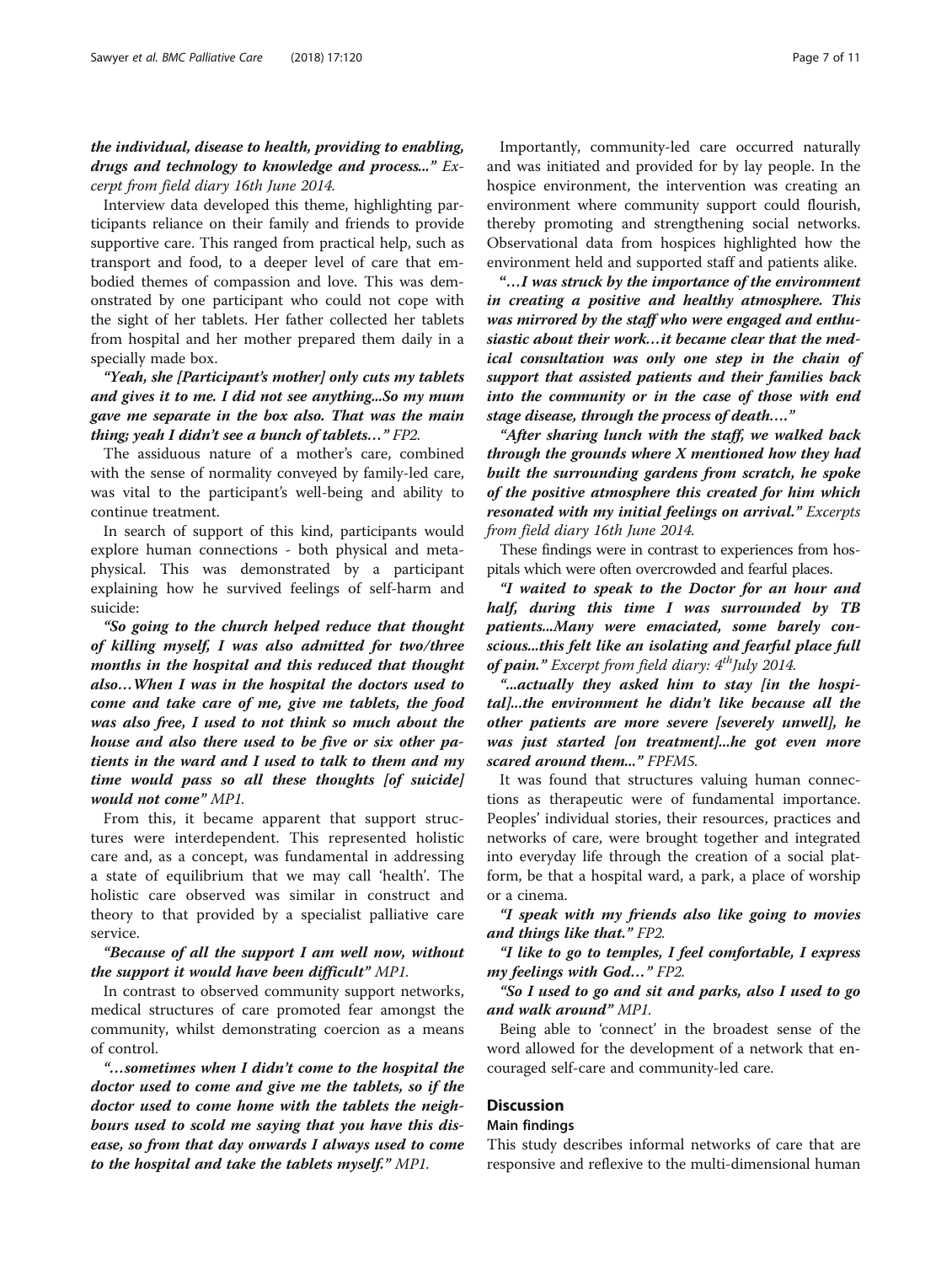suffering caused by MDR-TB. Community based care networks were found to be theoretically similar to the model of holistic care enacted by specialist palliative care services. Participants built supportive networks through existing social platforms that intervened at focal points of accentuated suffering. This network appeared to work independently and sometimes at odds with a medical management programme that focussed on technology, drug treatments and specialist biomedical knowledge.

These findings suggest that in order to achieve the vision for 'zero suffering' outlined as part of the WHOs End TB strategy there must be a robust capacity for delivering large scale, context specific and community centred palliative care services. Applying the principles of a public health approach to holistic palliative care allows human suffering to become the central focus as opposed to the disease. What follows is a recognition of the interdependence between supportive structures allowing them to realign and work in unison to help bring about meaningful outcomes at both the individual and population level (See Fig. [2](#page-8-0) for schematic representation).

## Strengths and limitations

The rising calls for TB treatment programmes to integrate palliative care into their services have been met with a growing evidence base [\[26](#page-10-0)] [\[27\]](#page-10-0). Currently this focusses on symptom burden giving strong evidence for the integration of specialist palliative care alongside potentially curative options [[26](#page-10-0)]. By describing human suffering in the context of MDR-TB we found suffering was poorly acknowledged by professional structures of care thus giving weight to this argument. In addition, we propose three focal points to suffering upon which interventions could be designed. These relate to a disturbance in human connection, either with the self, with others or within a greater, all-encompassing, spiritual network. The overarching domain of spiritual care represented the bond between individuals, families, communities and their natural environment whilst encompassing themes of love and compassion. This research was embedded in a culture of traditional holistic networks of care and is therefore culture and context specific.

Interviews were conducted and analysed with an explicit interest into how social networks and community structures related to the suffering experienced. Participants were found to depend on a network of family, friends and community members. Rather than compromising care, this was found to add quality and enhance relationships whilst allowing people to overcome physical and psychological barriers to treatment. This was in part due to care being individualised and person specific. This is congruent to the theories proposed by Kellehear in the development of 'compassionate communities' [[18](#page-9-0)]. Most existing research is framed within advanced or incurable disease. Our results suggest there is scope to integrate this approach alongside curative interventions in order to tackle issues such as access and adherence to medications.

Traditionally, palliative care has utilised professional knowledge and skills to deliver such a service. However, in the context of limited resources, our study suggests that non-specialist measures from friends and family were used to good effect. There is an argument that the standard of care delivered by an attentive family, supplemented with access to relevant knowledge and information, would provide a standard of care greater than that achieved by professionals alone.

It is important to acknowledge the inherent methodological limitations to the study. As a non-native researcher entering an intensely emotional and culturally foreign context, researcher bias is an issue. As such, reflexivity during field work and during the evaluative process was of vital importance. Cross-cultural group discussion and cultural integration allowed the principal researcher to reflect upon his personal beliefs, values and professional identity and how they influenced the research process. It is also recognised that some themes will have been left uncovered in the study. With such cultural breadth in Bengaluru it was not possible to uncover the complexities in each unique social network with 5 participants from predominantly middle and higher socio-economic backgrounds. This combined with the highly personal and emotionally challenging nature of the interviews and the inherent language barriers, meant that some issues may have been left uncovered. Using the same translator who was native to the culture and briefed in the study objectives helped limit this impact.

## What this study adds

Our research adds weight to the call for integration of palliative care services into MDR-TB treatment programmes. By demonstrating the importance of community networks, and evaluating how they are accessed, we suggest a potential mechanism by which a sustainable palliative care service may be integrated into this specific setting. A public health approach to palliative care is growing a significant evidence base and palliative care as a speciality is ideally placed to drive forward such interventions [\[19](#page-9-0)]. Further research is required to understand the impact of social networks in this particular disease context across a range of settings.

## Conclusion

The findings from this study suggest that under the WHO's End TB Strategy there is scope to integrate palliative care practice at local, national and international levels [\[9](#page-9-0)]. If we are to acknowledge the report's ambition to reach zero deaths, disease and suffering whilst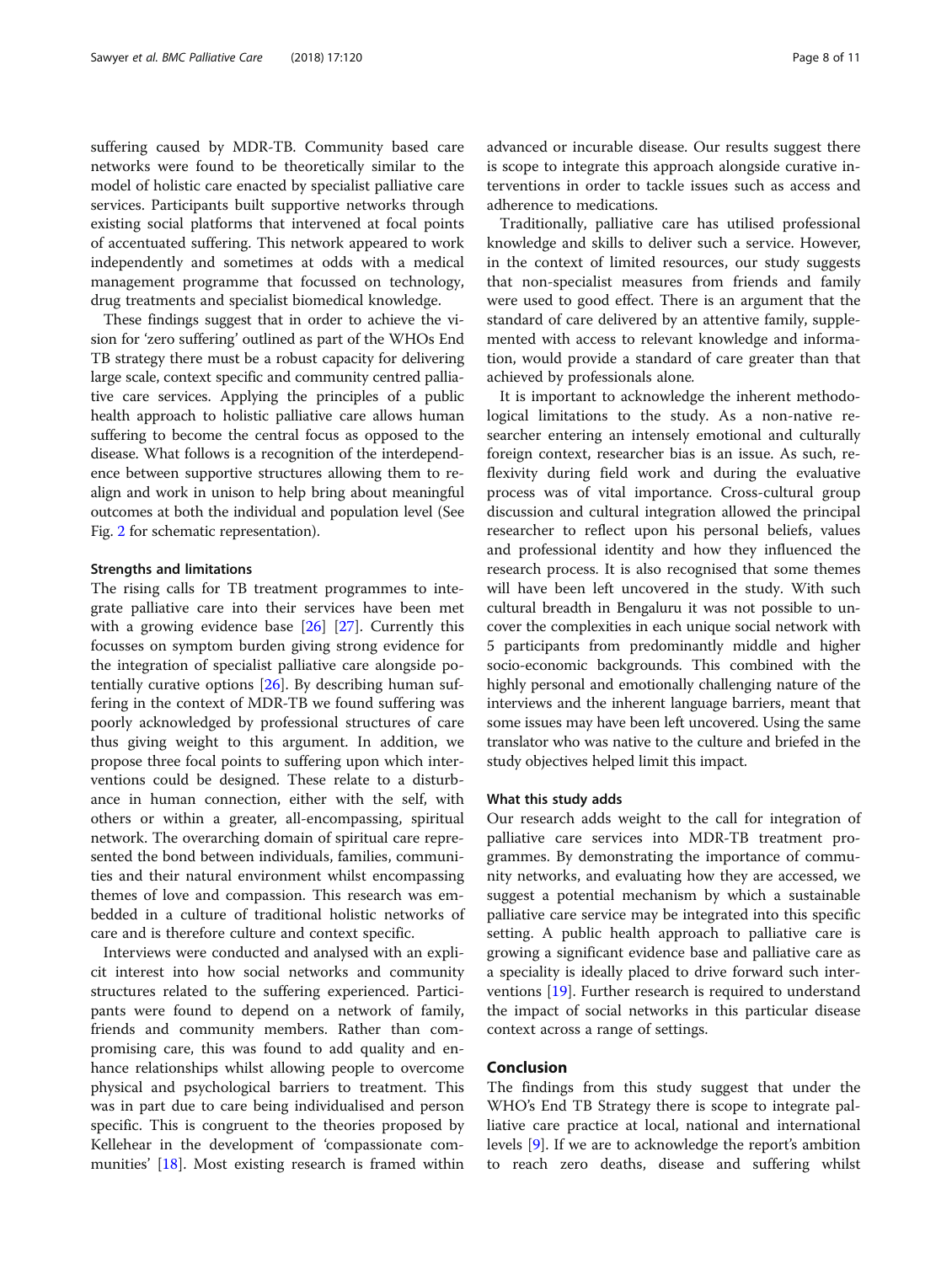<span id="page-8-0"></span>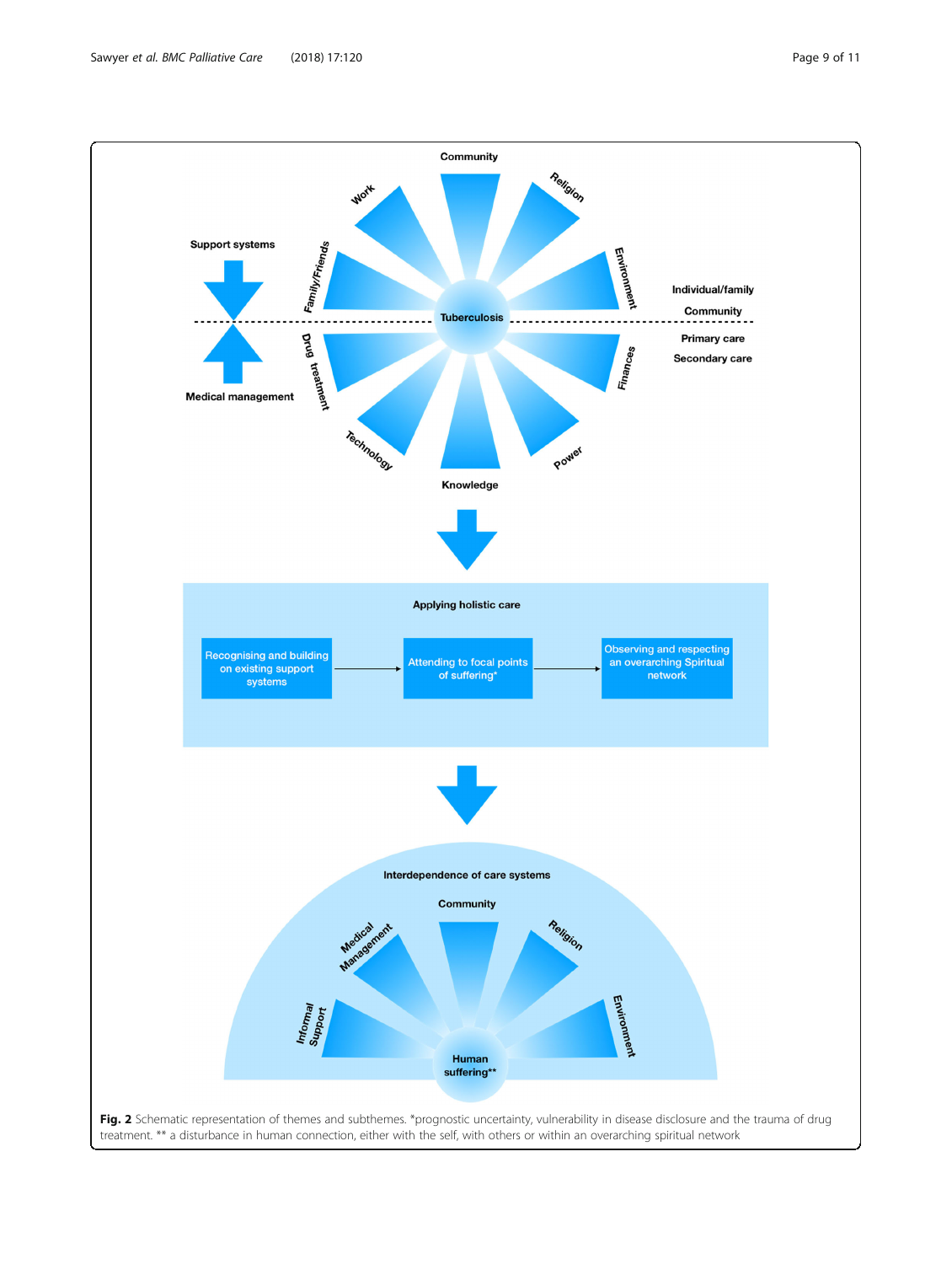<span id="page-9-0"></span>addressing the complex ethical issues surrounding treatment there is a desperate need for community empowered palliative care services to support on the issues raised throughout this paper.

Further research into existing support networks for both patients and carers is required in order to build a robust capacity for delivering palliative care in MDR-TB. To further understand this, longitudinal studies looking at how and why social networks evolve and adapt around an individual with tuberculosis over the course of treatment and beyond are essential. This must run in conjunction with attempts to influence society's perceptions and reactions to death and dying. By recognising and empowering the work done by communities we can build an economically sustainable model of palliative care with a level of quality and continuity that is in tune with peoples cultural and social needs.

#### Abbreviations

AYUSH: Ayuverda, Yoga and Naturopathy, Unani, Siddha and Homeopathy; MDR-TB: Multi-drug resistant TB; RR-TB: Rifampicin resistant TB; SJMC: St. Johns Medical Centre; SOCHARA: Society for Community Health Awareness Research and Action; TB: Tuberculosis; WHO: World Health Organisation; XDR-TB: extensively drug resistant TB

#### Acknowledgements

I would like to acknowledge the support of Dr. Solomon Salve who assisted in developing my skills in qualitative methodology; he also reviewed the initial interview guide and provided recommendations. On arrival in Bengaluru Dr. George D'Souza provided academic supervision. He provided contact with the local DOTS (Directly Observed Therapy, Short-Course) centre and provided advice over cultural issues around the consent process. Members of SOCHARA provided regular practical advice, I am particularly grateful to Dr. Adithya Pradyumma, Dr. Thelma Narayan and Dr. Ravi Narayan for their support during challenging situations and their overall guidance, which provided direction to my work.

## Availability of data and material

The datasets generated and/or analysed during the current study are not publicly available as data may be identifiable by colleagues. They may be available from the corresponding author on reasonable request.

#### Declaration of conflicting interests

The author(s) declared no potential conflicts of interest with respect to the research, authorship, and/or publication of this article.

#### Funding

J.S. received funding from the LSHTM for transport to the research site. Both J.S and F.TF are supported in their current academic posts by Marie Curie core funding.

#### Authors' contributions

J.S conceived, designed and conducted this study. R.A provided support with interviews, recruitment, translation and interpretation of results, F.TF provided methodological support. J.P provided academic supervision and input at all stages of design and reporting, and contributed to the analyses. J.S, F.TF, J.P. contributed to the drafting and approval of the manuscript.

## Ethics approval and consent to participate

The study was approved by the St. John's Medical Centre ethics committee (ref 78/2014, June 2014) and by the London School of Hygiene & Tropical Medicine Research Ethics Committee (ref 7617, June 2014). Each participant was asked to read an information sheet and given opportunity to ask questions before giving written consent to take part in the study. Where participants could not read, this was read to them in their preferred language.

#### Consent for publication

Consent for publication was gained at the time of consent to participate for all participants.

#### Competing interests

The authors have no competing interests.

## Publisher's Note

Springer Nature remains neutral with regard to jurisdictional claims in published maps and institutional affiliations.

#### Author details

<sup>1</sup> Marie Curie Palliative Care Research Department, UCL, 6th Floor, Wing B Maple House, 149 Tottenham Court Road, London W1T 7NF, UK. <sup>2</sup>Society for Community Health Awareness Research and Action, Public Health, Bengaluru, Karnataka, India. <sup>3</sup>Departments of Clinical Research and Global Health and Development, London School of Hygiene and Tropical Medicine, Keppel Street, London WC1E 7HT, UK.

## Received: 21 January 2018 Accepted: 22 October 2018 Published online: 31 October 2018

#### References

- 1. World Health Organization, "Global Tuberculosis Report 2018," 2018.
- 2. Cohen T, Dye C. "Clinical tuberculosis," 5th ed., P. Davies, S. Gordon, and G. Davies. Florida: CRC Press; 2014. p. 19–36.
- 3. Coker RJ. From Chaos to coercion: detention and the control of tuberculosis: St. Martin's Press; 2000.
- 4. WHO. Global Tuberculosis Report 2017. Global Tuberculosis Report. 2016; 2016:5–130.
- 5. World Health Organization. The end TB. Strategy. 2015.
- 6. Uplekar M, Weil D, Lonnroth K, Jaramillo E, Lienhardt C, Dias HM, Falzon D, Floyd K, Gargioni G, Getahun H, Gilpin C, Glaziou P, Grzemska M, Mirzayev F, Nakatani H, Raviglione M. WHO's new end TB strategy. Lancet. 2015; 385(9979):1799–801.
- 7. Harding R, Foley KM, Connor SR, Jaramillo E, Harding R, Foley KM, Connor SR, Jaramillo E. Palliative and end-of-life care in the global response to multidrug-resistant tuberculosis. Lancet Infect. Dis 2012. 2012;12(8):643–6.
- 8. R. Laniado-labor, M. G. B. Spanevello A., D'Ambrosio L., Centis R., R. K. Laniado-Laborin R., Laniado-Laborin R. Kiy R. Spanevello A. D'Ambrosio L. Centis R. Migliori GB., Connor S. Foley K. Harding R. Jaramillo E., J. E. Connor S., Foley K., Harding R., and M. G. B. Laniado-Laborin R., Kiy R., Spanevello A., D'Ambrosio L., Centis R., "Declaration on palliative care," Int J Tuberc Lung Dis, vol. 16, no. 10, pp. 1418–1419, 2012.
- 9. World Health Organization. Global strategy and targets for tuberculosis prevention , care and control after 2015. In: no. November 2013, pp. 1–23; 2015. 10. "WHO | WHO Definition of Palliative Care".
- 
- 11. Bond VA, Tihon V, Muchimba M, Godfrey-Faussett P. Kuyendela odwala TB'- visiting TB patients: the widening role of home-based care organisations in the management of tuberculosis patients in Lusaka Zambia. Int J Tuberc Lung Dis. 2005;9(3):282–7.
- 12. Traue DC, Ross JR. Palliative care in non-malignant diseases. J R Soc Med. 2005;98(11):503–6.
- 13. McDermott E, Selman L, Wright M, Clark D. Hospice and palliative care development in India: a multimethod review of services and experiences. J Pain Symptom Manag. Jun. 2008;35(6):583–93.
- 14. A Karapliagkou and A Kellehear, "Public Health Approaches to End of Life Care: A toolkit," 2014.
- 15. Kellehear A. Health promoting palliative care. Melbourne: Oxford University Press; 1999.
- 16. WHO, "The Ottawa Charter for health promotion," 1986.
- 17. Wegleitner K, Heimerl K, Kellehear A. Compassionate communities: case studies from Britain and Europe. Abingdon: Routledge; 2015.
- 18. Kellehear A. Compassionate cities. London: Routledge; 2005.
- 19. Sallnow L, Richardson H, Murray SA, Kellehear A. The impact of a new public health approach to end-of-life care: a systematic review. Palliat Med. 2016;30(3):200–11.
- 20. Sallnow L, Chenganakkattil S. The role of religious, social and political groups in palliative care in northern Kerala. Indian J Palliat Care. 2005;11(1):10.
- 21. Khosla D, Patel FD, Sharma SC. Palliative care in India: current progress and future needs. Indian J Palliat Care. Sep. 2012;18(3):149–54.